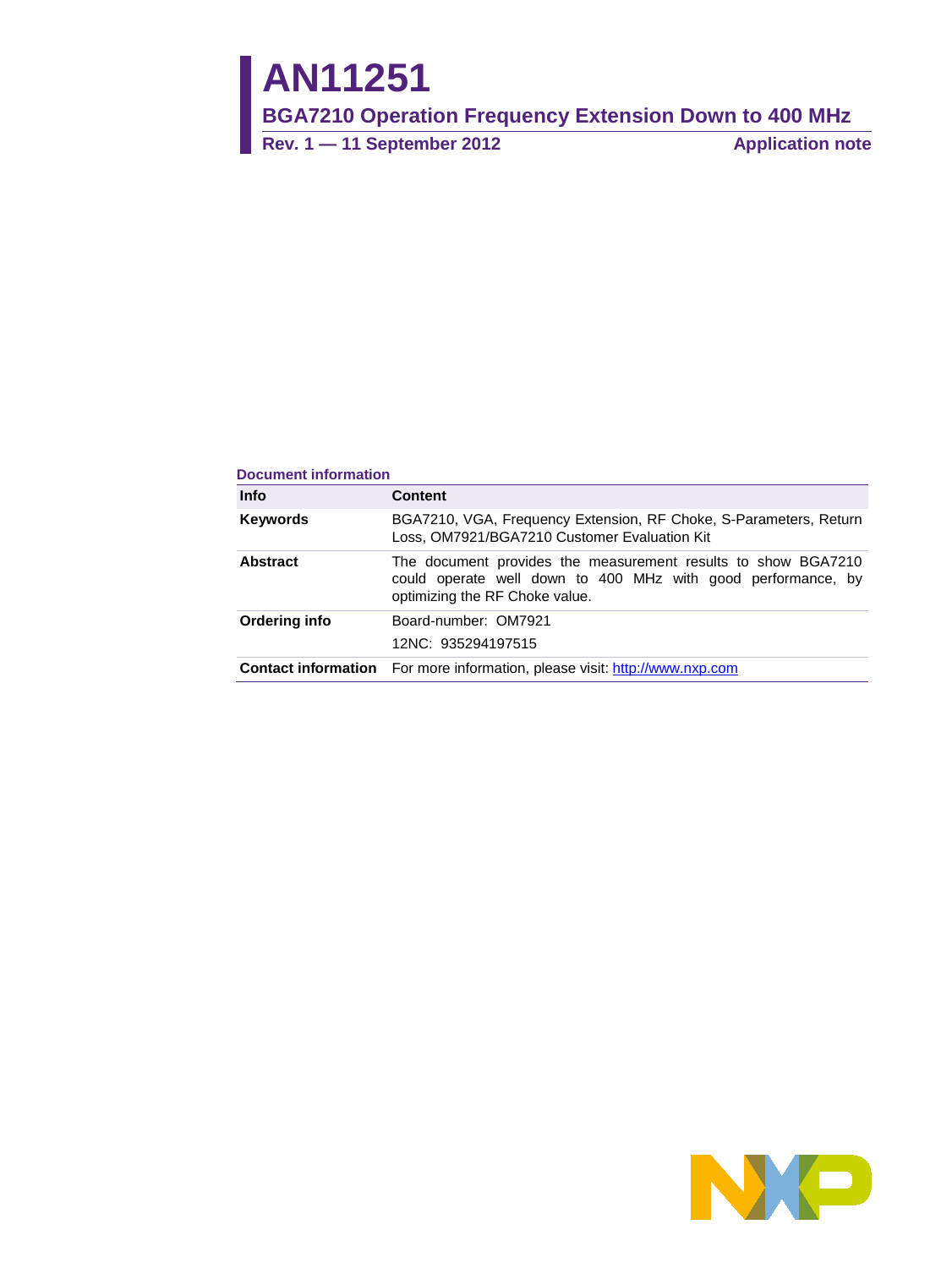| <b>Revision history</b> |  |
|-------------------------|--|
|-------------------------|--|

| <b>Rev</b> | <b>Date</b> | <b>Description</b> |
|------------|-------------|--------------------|
| и          | 20120911    | Initial document   |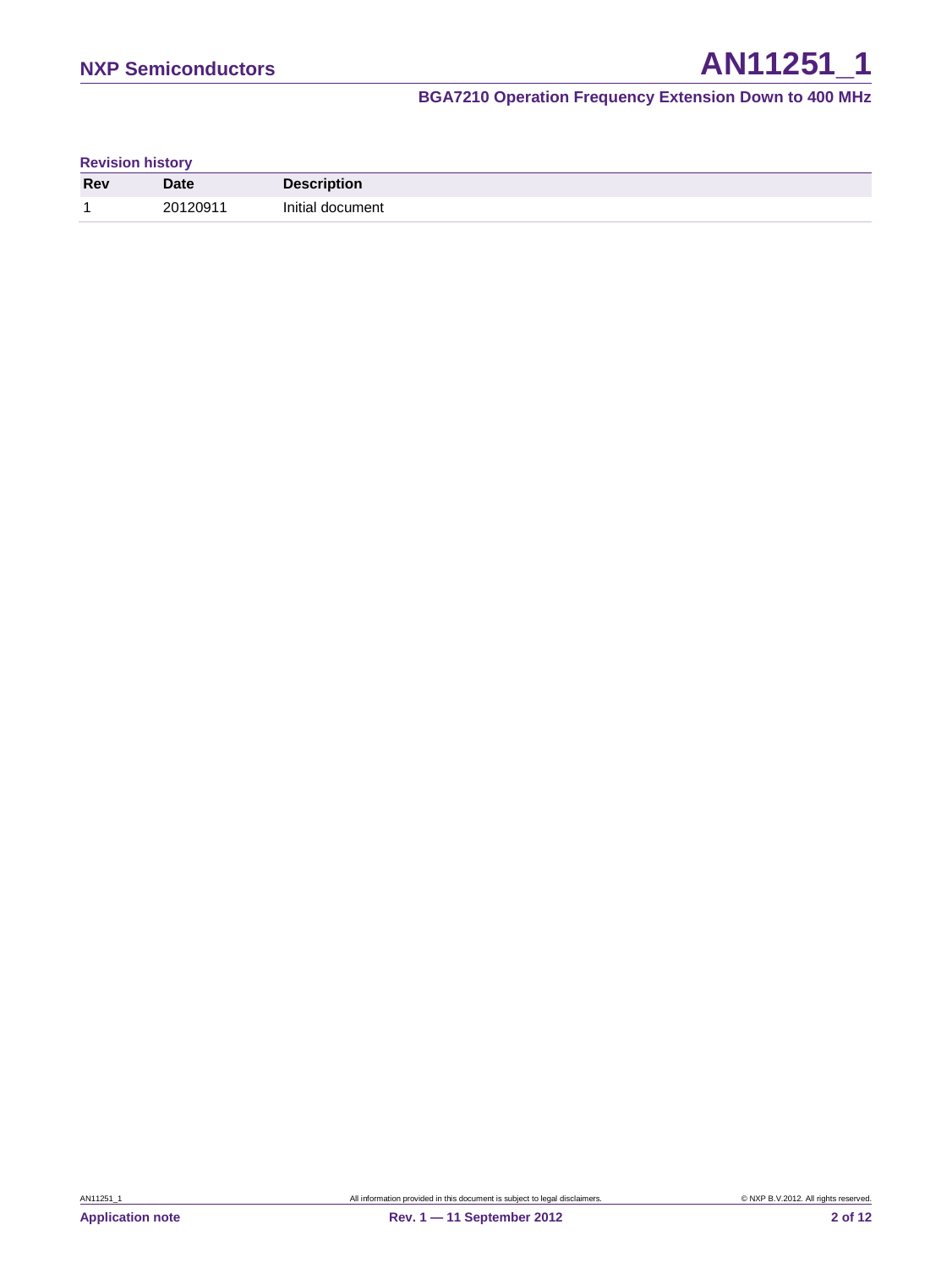## <span id="page-2-0"></span>**1. Introduction**

This document describes the testing results for the frequency down to 400 MHz by optimizing the RF Choke value, the testing items include S-Parameters, linearity performance, noise figure, and so on. Measurements shown compare the performance using the original external component list *(without the shunt capacitor Csh = 0.68 pF)* with the optimized RF Choke, which proves BGA7210's excellent performance down to 400 MHz, covering low CDMA band.

The BGA7210 MMIC is an extremely linear Variable Gain Amplifier (VGA), operating from 0.7 GHz (now it's 0.4 GHz) to 3.8 GHz. The maximum gain is 30 dB. It has an attenuation range of 31.5 dB. At its minimum attenuation setting it has a maximum power output of 21 dBm, an IP3o of 39 dBm and a noise figure of 6.5 dB.

The BGA7210 has been designed and qualified for the severe mission profile of cellular base stations, but its outstanding RF performance and digital SPI interfacing flexibility make it suitable for a wide variety of applications.

# <span id="page-2-1"></span>**2. Schematic Description**

Figure 1 shows the simplified schematic of BGA7210 evaluation board. With the current component values, the gain roll-off at low 400 MHz frequencies. To improve this, the RF choke L2 was changed from 22 nH to 47 nH (Murata LQW 18), other components remain the same as BOM listed in datasheet. From simulations done earlier, the RF choke show the biggest influence among the external components. The reason of choosing 47 nH is for better output RL at lower frequency. 56 nH is also possible, but that will result in too much performance roll-off at high frequency.

For all measurements described here, no output matching capacitor (Csh) was used.



Fig 1. Simplified Schematic of BGA7210 Evaluation Board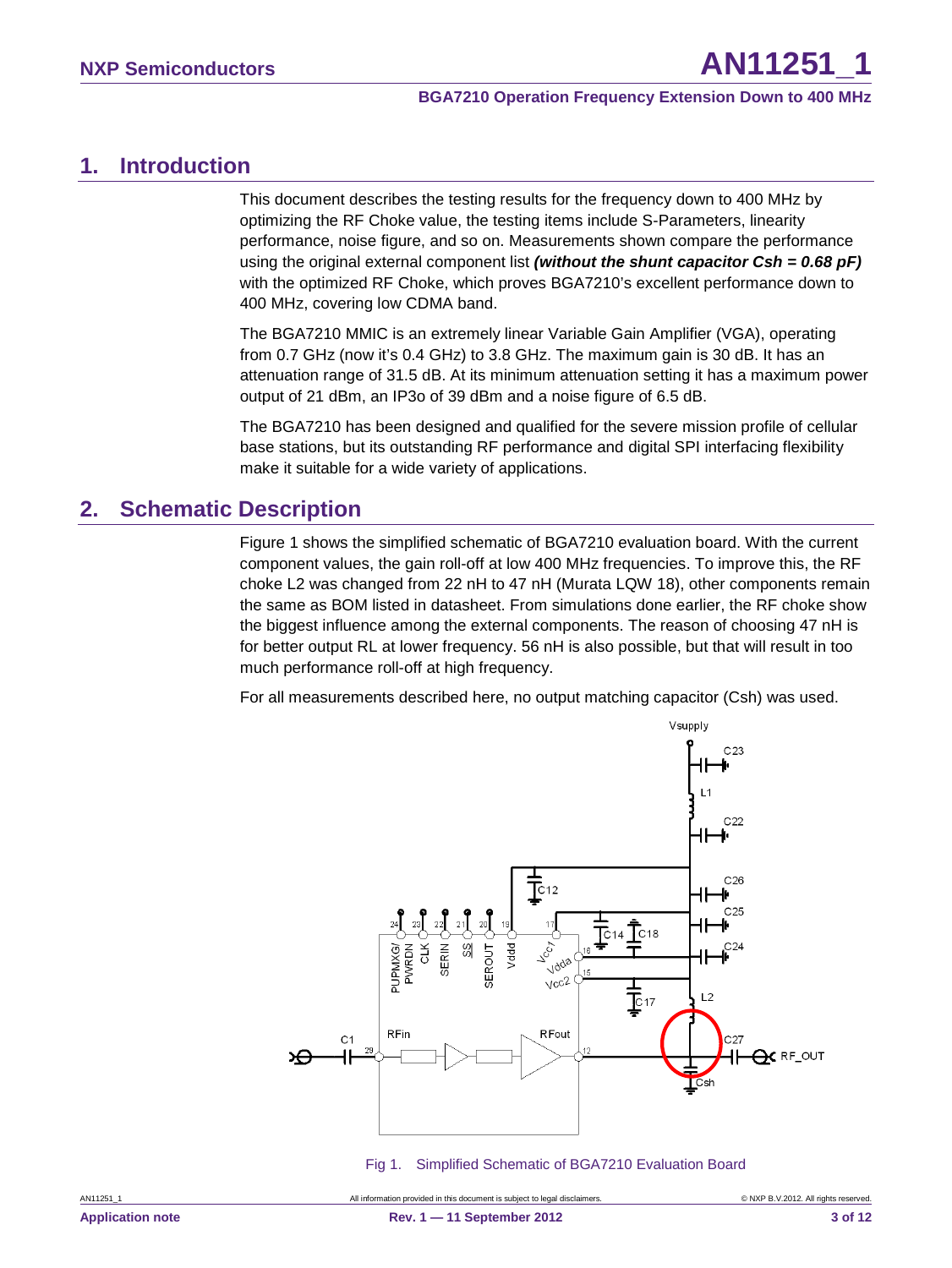# <span id="page-3-0"></span>**3. Measurement Results**

## <span id="page-3-1"></span>**3.1 S-par Comparison**

Figures 2 and 3 show the s-parameter for L2=22 nH (in blue) and L2=47 nH (in red), it's observed that S21 trace with 47 nH is moving to lower frequency area. At 400 MHz, S21 improves by 0.4 dB, S22 improves by 6.5 dB while S11 and S12 have no significant difference.



-60 -55 0.0 1.0 2.0 3.0 4.0 **Frequency (GHz)**

Fig 2. Comparison S21 and S12 for Two RF Choke L2 Values (Imax, Gmax)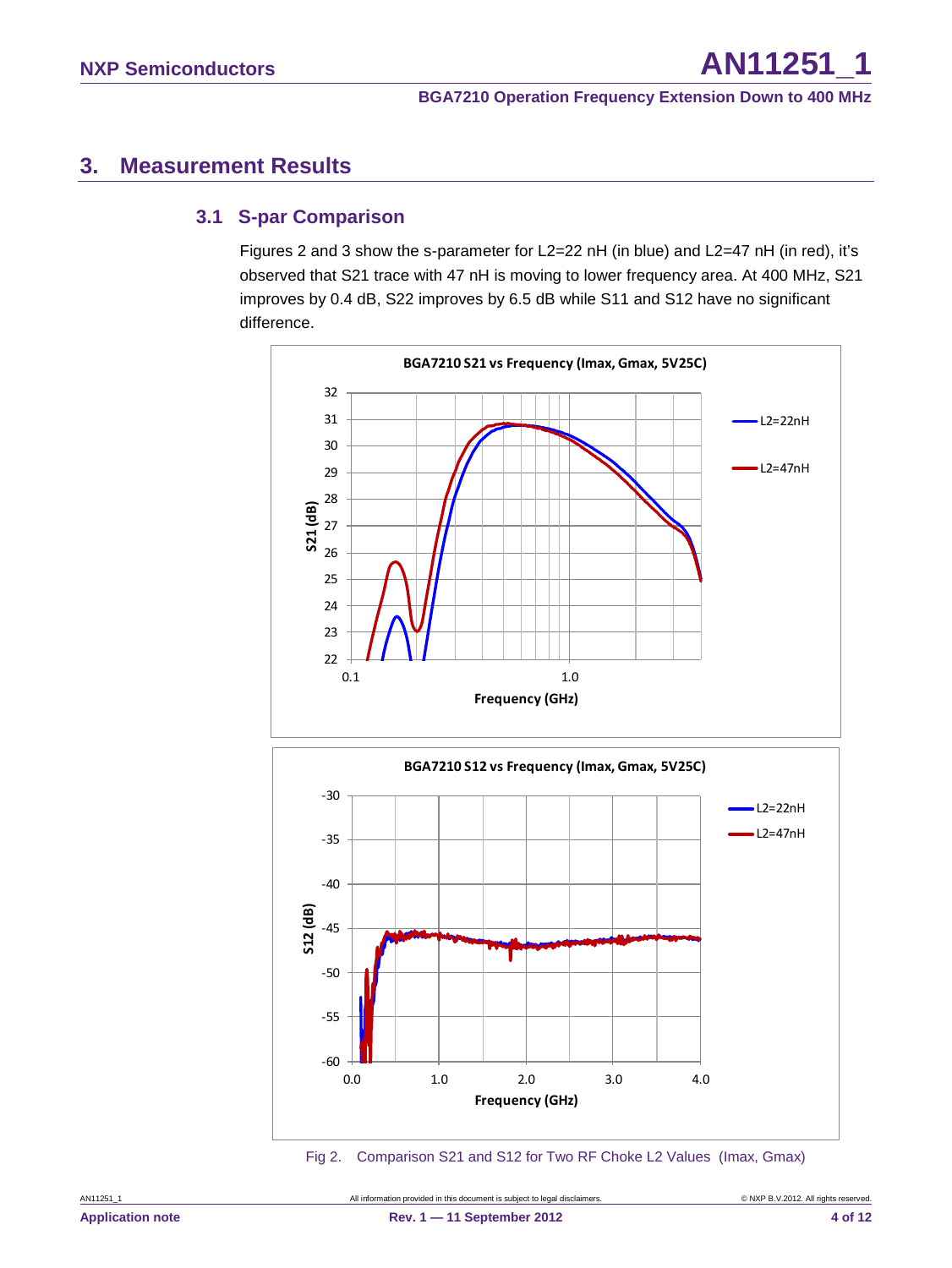



Fig 3. Comparison S11 and S22 for Two Different RF Choke Values (Imax, Gmax)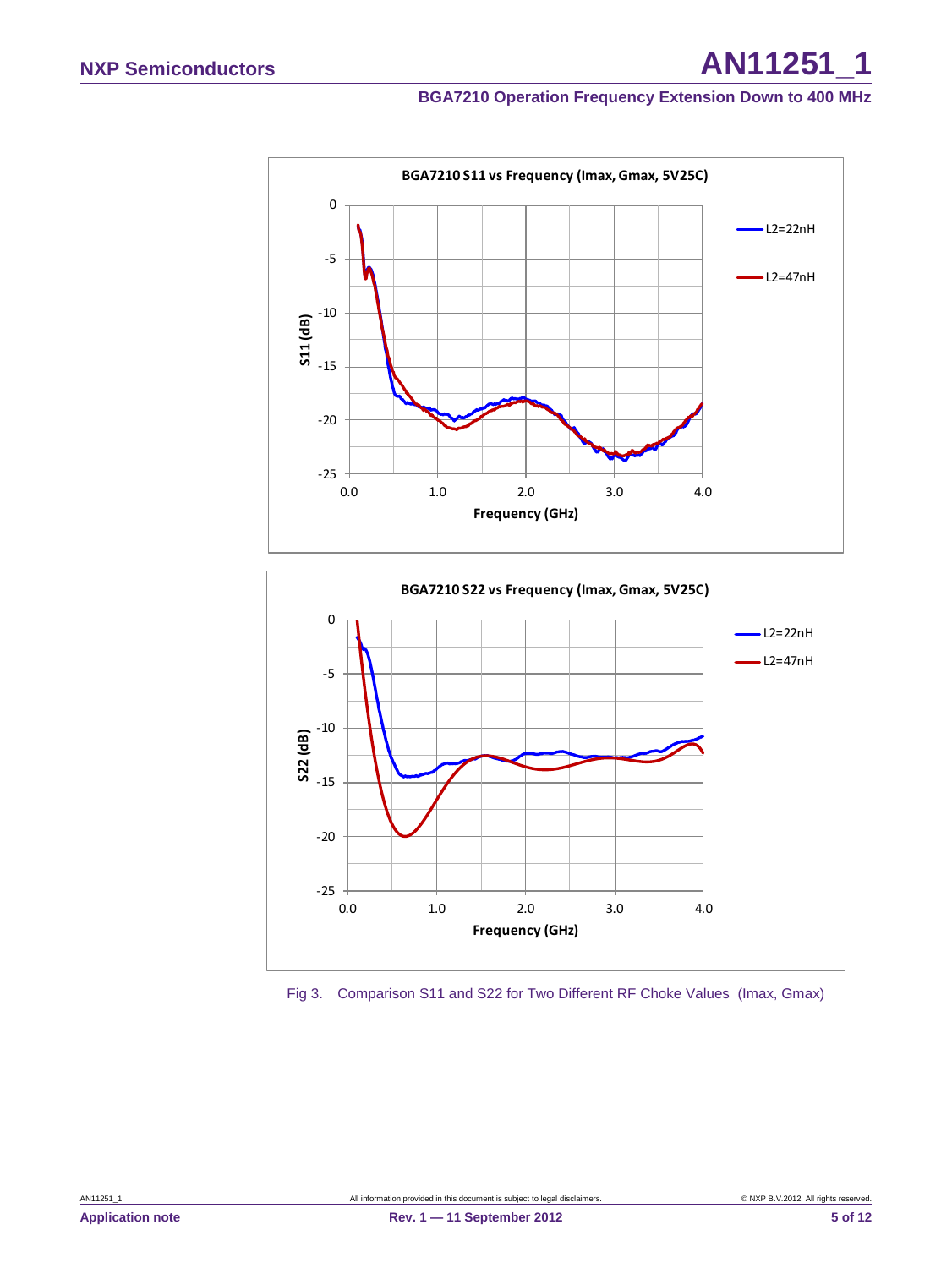<span id="page-5-0"></span>

## **3.2 Gain Parameters vs. Attenuation**





Fig 5. Gain Accuracy vs. Attenuation Setting, L2=47 nH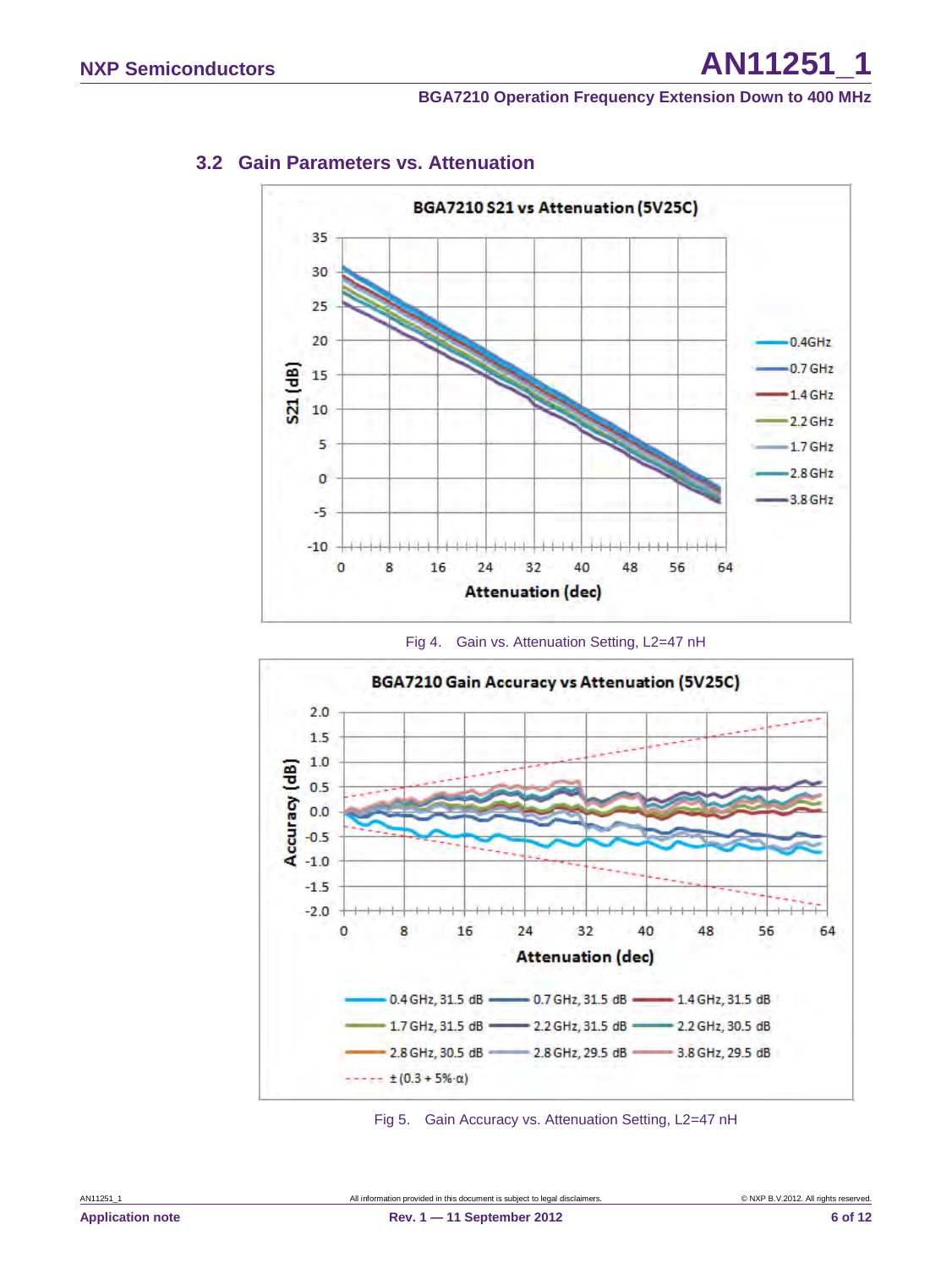

Fig 6. Gain Step Size vs. Attenuation Setting, L2=47 nH

With L2=47 nH S-parameter performance at 400 MHz of device complies with the current product specifications. No problem in monotonicity on all DSA (Digital Step Attenuator) settings and gain accuracy is within specification. No changes seen in performance at high frequencies compared to L2=22 nH.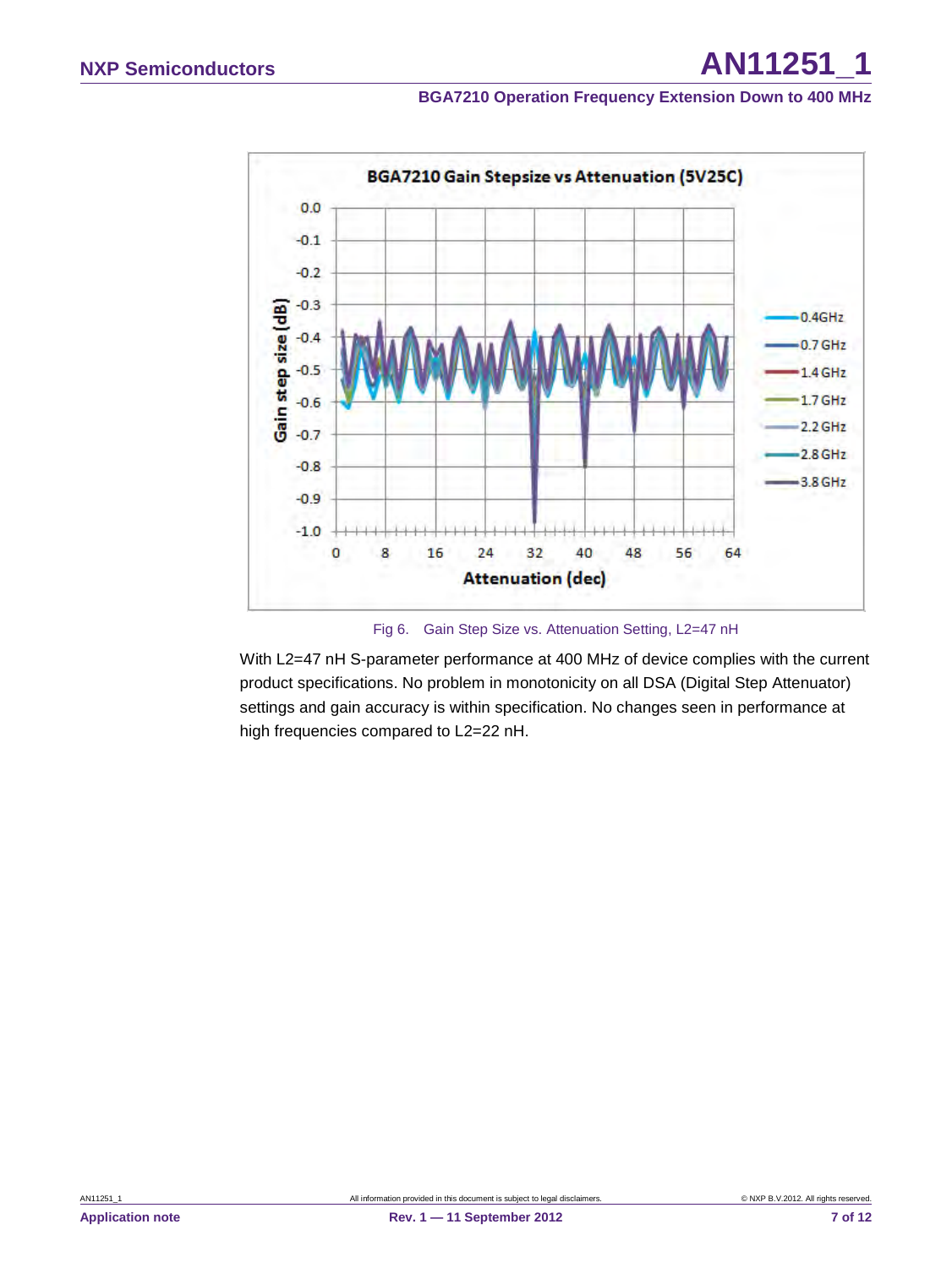<span id="page-7-0"></span>

## **3.3 Third Order Output Intercept Point (OIP3)**

Fig 7. OIP3 vs. Attenuation Setting at Imax, Pin/tone-23 dBm, Fdelta=10 MHz, L2=47 nH

At 400 MHz, BGA7210 has the same OIP3 performance as 700 MHz. Compared to results of L2=22 nH, changing L2 to 47 nH has no effect on linearity performance.



Fig 8. OIP3 vs. Attenuation Setting for Different Current Settings, L2=47 nH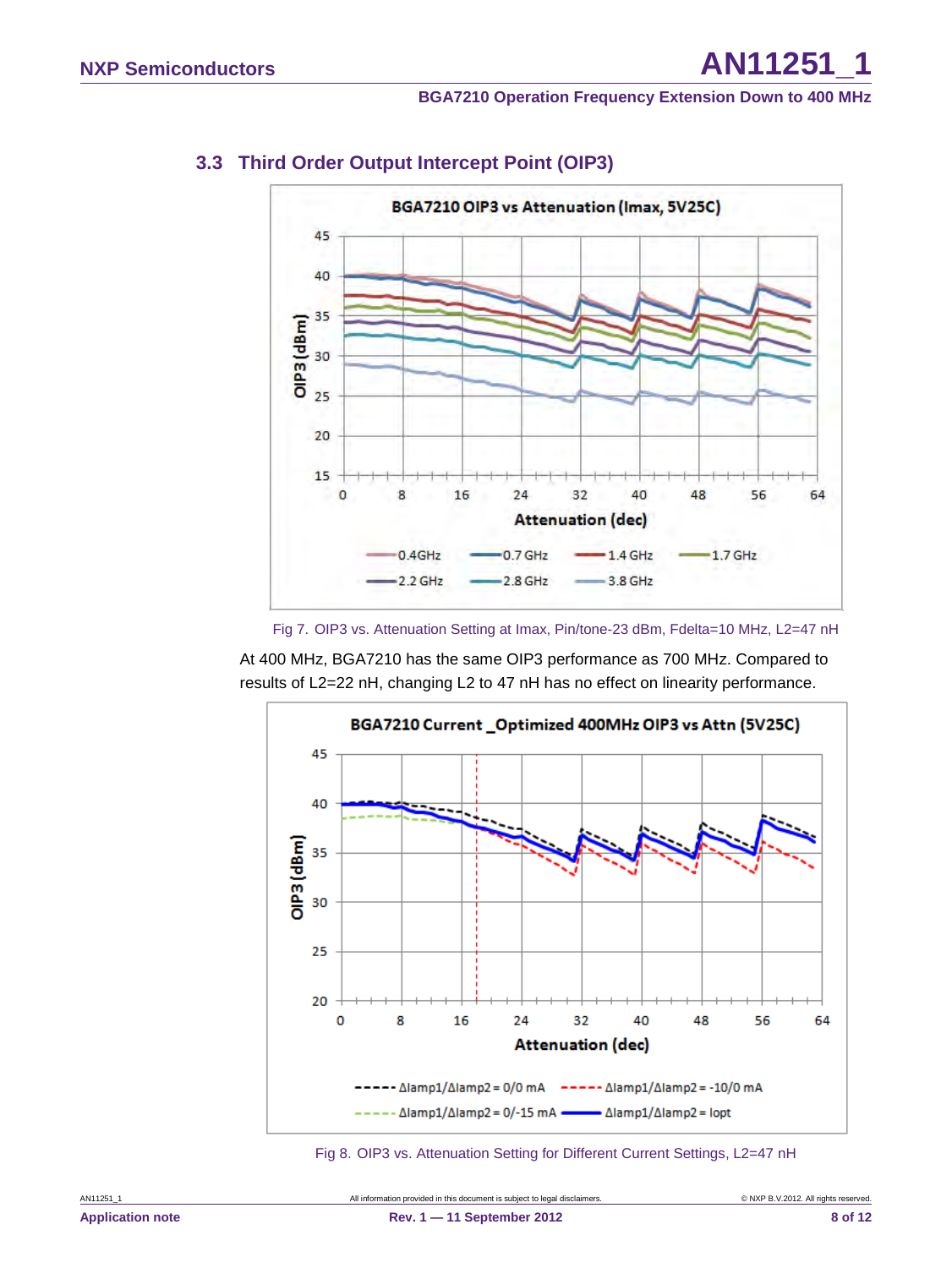Figure 8 shows that the current optimized OIP3 settings is also valid for 400 MHz. For DSA values between 0 and 17, ∆amp1/∆amp2 =-10/0 mA was used and from DSA=18 to 63  $\Delta$ lamp1/ $\Delta$ lamp2 = 0/-15 mA was used.

## **3.4 Noise Figure**

<span id="page-8-0"></span>

Fig 9. Noise Figure as Function of DSA Setting, L2=47 nH

<span id="page-8-1"></span>Noise Figure at 400 MHz is the same as 700 MHz with 47 nH configuration.

## **3.5 Performance Summary**

The table below shows the summary of the device performance at 400 MHz with L2=47 nH, and make comparison to the specification whose frequency range is from 700 … 1400 MHz.

| lable 1.<br>BGA7210 400 MHz Performance Summary L2=47 nH |                                |                      |                    |            |        |
|----------------------------------------------------------|--------------------------------|----------------------|--------------------|------------|--------|
| <b>Parameter</b>                                         | <b>Conditions</b>              | <b>Specification</b> | <b>Measurement</b> |            |        |
|                                                          |                                | Min                  | <b>Typical</b>     | <b>Max</b> | 5V 25C |
| Power Gain G <sub>p</sub>                                | $DSA=0$<br>$lamp1 = lamp2 = 0$ | 26.0                 | 30.0               | 33.0       | 30.6   |
| Attenuation<br>Range $\alpha_{\text{max}}$               | $lamp1 = lamp2 = 0$            | 28.0                 | 31.5               | 35         | 32.3   |

**Table 1. BGA7210 400 MHz Performance Summary L2=47 nH**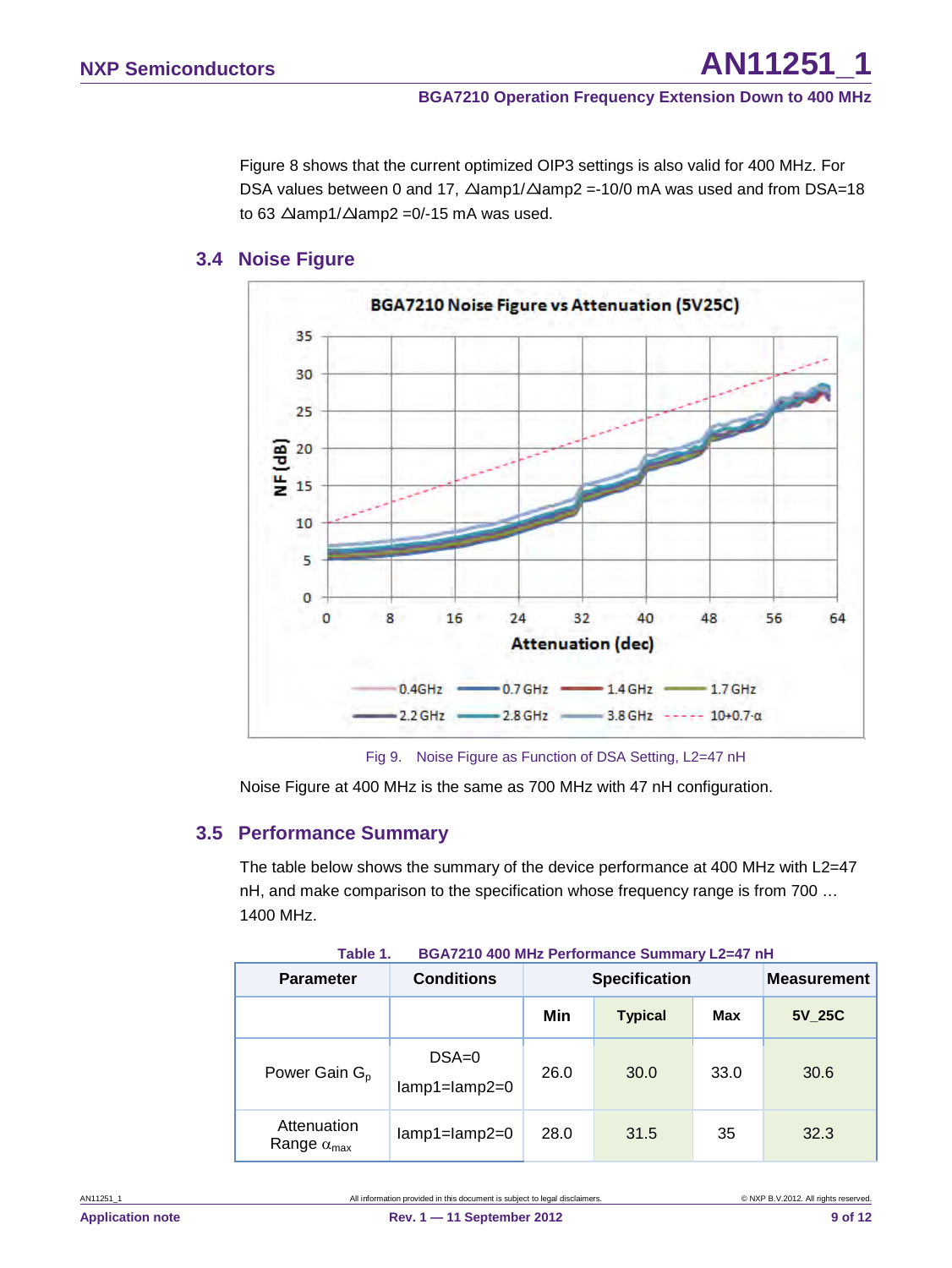| <b>Parameter</b>                                     | <b>Conditions</b>                             | <b>Specification</b> |                |      | <b>Measurement</b> |
|------------------------------------------------------|-----------------------------------------------|----------------------|----------------|------|--------------------|
| <b>Attenuation Step</b><br>Size $\Delta \alpha$      | $lamp1 = lamp2 = 0$                           | 0.0                  | 0.5            | 1.0  | 0.4 / 0.5 / 0.6    |
| Input Return Loss<br>$RL_{in}$                       | $0 \leq$ DSA $\leq$ 63<br>$lamp1 = lamp2 = 0$ |                      | 10             |      | 9.5                |
| Output Return<br>Loss $RL_{Out}$                     | $0 \leq$ DSA $\leq$ 63<br>$lamp1 = lamp2 = 0$ |                      | $\overline{7}$ |      | 14.1               |
| Noise Figure                                         | $DSA=0$<br>$lamp1 = lamp2 = 0$                |                      | 6.5            | 8.5  | 5.1                |
|                                                      | $DSA=63$<br>$lamp1 = lamp2 = 0$               |                      | 27.5           | 30.5 | 27.7               |
| 3rd order Output<br>Intercept Point IP3 <sub>0</sub> | $DSA=0$<br>$lamp1 = lamp2 = 0$                | 34                   | 39             |      | 40.0               |
|                                                      | $DSA=63$<br>$lamp1 = lamp2 = 0$               |                      | 35             |      | 36.6               |
| Output Power at<br>1dB Compression<br>$P_{L(1dB)}$   | $DSA=0$<br>$lamp1 = lamp2 = 0$                | 18                   | 21             |      | 22.6               |

# <span id="page-9-0"></span>**4. Conclusion**

BGA7210 operation frequency range could easily extend down to 400 MHz, by replacing the RF choke L2 from original 22 nH to 47 nH. According to the measurement results, all concerned product performance (such as S-parameters, linearity, noise figure and so on) at 400 MHz is even slightly better than the performance from 700 … 1400MHz, as described in the Data Sheet. Therefore, this will make BGA7210 suitable for 400 MHz application.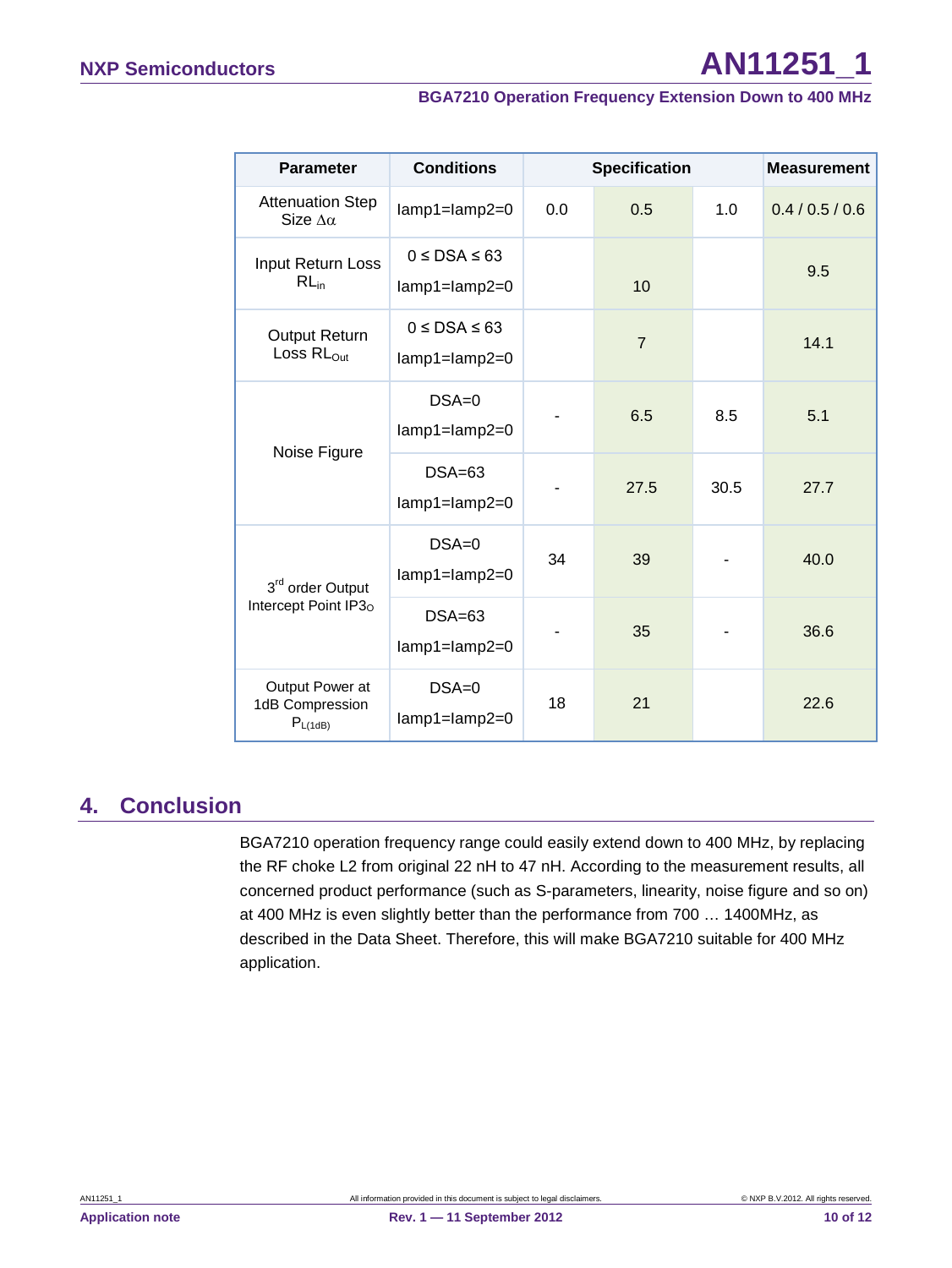# <span id="page-10-0"></span>**5. Legal Information**

## <span id="page-10-1"></span>**5.1 Definitions**

**Draft —** The document is a draft version only. The content is still under internal review and subject to formal approval, which may result in modifications or additions. NXP Semiconductors does not give any representations or warranties as to the accuracy or completeness of information included herein and shall have no liability for the consequences of use of such information.

## <span id="page-10-2"></span>**5.2 Disclaimers**

**Limited warranty and liability —** Information in this document is believed to be accurate and reliable. However, NXP Semiconductors does not give any representations or warranties, expressed or implied, as to the accuracy or completeness of such information and shall have no liability for the consequences of use of such information.

In no event shall NXP Semiconductors be liable for any indirect, incidental, punitive, special or consequential damages (including - without limitation lost profits, lost savings, business interruption, costs related to the removal or replacement of any products or rework charges) whether or not such damages are based on tort (including negligence), warranty, breach of contract or any other legal theory.

Notwithstanding any damages that customer might incur for any reason whatsoever, NXP Semiconductors' aggregate and cumulative liability towards customer for the products described herein shall be limited in accordance with the Terms and conditions of commercial sale of NXP **Semiconductors** 

**Right to make changes —** NXP Semiconductors reserves the right to make changes to information published in this document, including without limitation specifications and product descriptions, at any time and without notice. This document supersedes and replaces all information supplied prior to the publication hereof.

**Suitability for use —** NXP Semiconductors products are not designed, authorized or warranted to be suitable for use in life support, life-critical or safety-critical systems or equipment, nor in applications where failure or malfunction of an NXP Semiconductors product can reasonably be expected to result in personal injury, death or severe property or environmental damage. NXP Semiconductors accepts no liability for inclusion and/or use of NXP Semiconductors products in such equipment or applications and therefore such inclusion and/or use is at the customer's own risk.

**Applications —** Applications that are described herein for any of these products are for illustrative purposes only. NXP Semiconductors makes no representation or warranty that such applications will be suitable for the specified use without further testing or modification.

Customers are responsible for the design and operation of their applications and products using NXP Semiconductors products, and NXP Semiconductors accepts no liability for any assistance with applications or

customer product design. It is customer's sole responsibility to determine whether the NXP Semiconductors product is suitable and fit for the customer's applications and products planned, as well as for the planned application and use of customer's third party customer(s). Customers should provide appropriate design and operating safeguards to minimize the risks associated with their applications and products.

NXP Semiconductors does not accept any liability related to any default, damage, costs or problem which is based on any weakness or default in the customer's applications or products, or the application or use by customer's third party customer(s). Customer is responsible for doing all necessary testing for the customer's applications and products using NXP Semiconductors products in order to avoid a default of the applications and the products or of the application or use by customer's third party customer(s). NXP does not accept any liability in this respect.

**Export control —** This document as well as the item(s) described herein may be subject to export control regulations. Export might require a prior authorization from national authorities.

**Evaluation products —** This product is provided on an "as is" and "with all faults" basis for evaluation purposes only. NXP Semiconductors, its affiliates and their suppliers expressly disclaim all warranties, whether express, implied or statutory, including but not limited to the implied warranties of noninfringement, merchantability and fitness for a particular purpose. The entire risk as to the quality, or arising out of the use or performance, of this product remains with customer.

In no event shall NXP Semiconductors, its affiliates or their suppliers be liable to customer for any special, indirect, consequential, punitive or incidental damages (including without limitation damages for loss of business, business interruption, loss of use, loss of data or information, and the like) arising out the use of or inability to use the product, whether or not based on tort (including negligence), strict liability, breach of contract, breach of warranty or any other theory, even if advised of the possibility of such damages

Notwithstanding any damages that customer might incur for any reason whatsoever (including without limitation, all damages referenced above and all direct or general damages), the entire liability of NXP Semiconductors, its affiliates and their suppliers and customer's exclusive remedy for all of the foregoing shall be limited to actual damages incurred by customer based on reasonable reliance up to the greater of the amount actually paid by customer for the product or five dollars (US\$5.00). The foregoing limitations, exclusions and disclaimers shall apply to the maximum extent permitted by applicable law, even if any remedy fails of its essential purpose.

## <span id="page-10-3"></span>**5.3 Trademarks**

Notice: All referenced brands, product names, service names and trademarks are property of their respective owners.